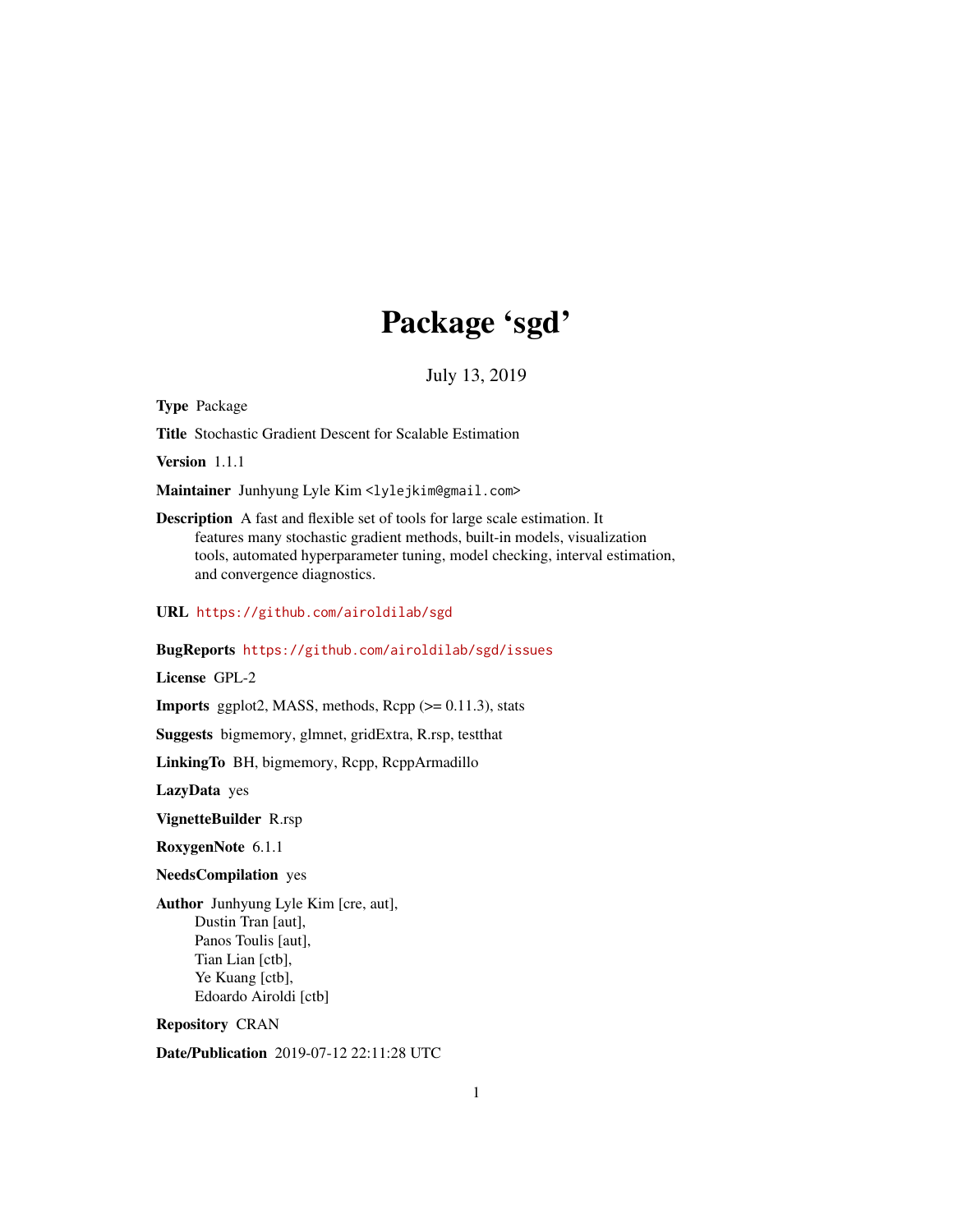## <span id="page-1-0"></span>R topics documented:

| Index |  |  |  |  |  |  |  |  |  |  |  |  |  |  |  |  |
|-------|--|--|--|--|--|--|--|--|--|--|--|--|--|--|--|--|
|       |  |  |  |  |  |  |  |  |  |  |  |  |  |  |  |  |
|       |  |  |  |  |  |  |  |  |  |  |  |  |  |  |  |  |
|       |  |  |  |  |  |  |  |  |  |  |  |  |  |  |  |  |
|       |  |  |  |  |  |  |  |  |  |  |  |  |  |  |  |  |
|       |  |  |  |  |  |  |  |  |  |  |  |  |  |  |  |  |
|       |  |  |  |  |  |  |  |  |  |  |  |  |  |  |  |  |
|       |  |  |  |  |  |  |  |  |  |  |  |  |  |  |  |  |
|       |  |  |  |  |  |  |  |  |  |  |  |  |  |  |  |  |

coef.sgd *Extract Model Coefficients*

#### Description

Extract model coefficients from sgd objects. coefficients is an *alias* for it.

#### Usage

## S3 method for class 'sgd' coef(object, ...)

#### Arguments

| obiect  | object of class sgd.                                                                         |  |
|---------|----------------------------------------------------------------------------------------------|--|
| $\cdot$ | some methods for this generic require additional arguments. None are used in<br>this method. |  |

#### Value

Coefficients extracted from the model object object.

| Extract Model Fitted Values<br>fitted.sgd |  |
|-------------------------------------------|--|
|-------------------------------------------|--|

#### Description

Extract fitted values from from sgd objects. fitted.values is an *alias* for it.

#### Usage

```
## S3 method for class 'sgd'
fitted(object, ...)
```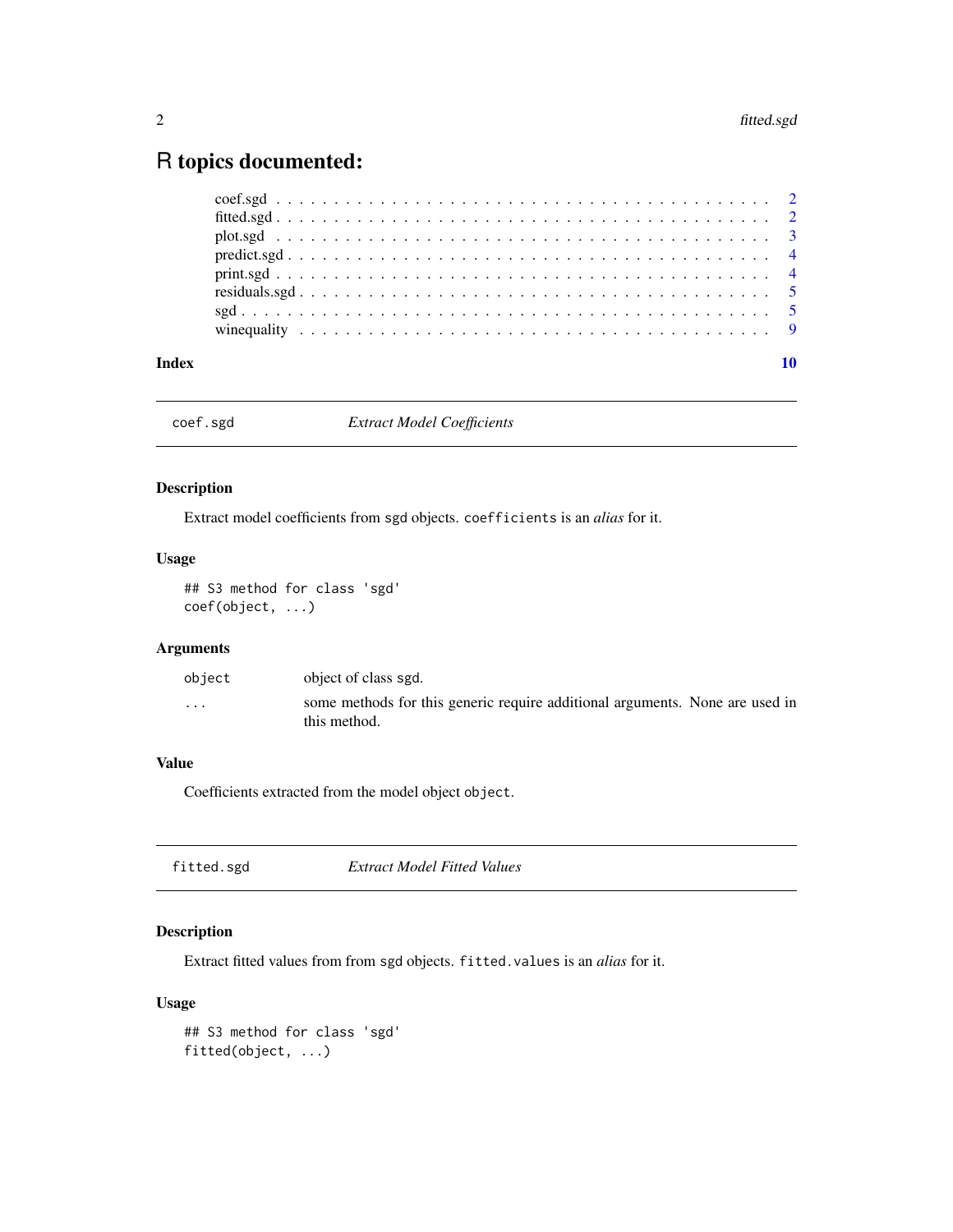#### <span id="page-2-0"></span>plot.sgd 3

#### Arguments

| obiect   | object of class sgd.                                                                         |
|----------|----------------------------------------------------------------------------------------------|
| $\cdots$ | some methods for this generic require additional arguments. None are used in<br>this method. |

#### Value

Fitted values extracted from the object object.

| Plot objects of class sgd.<br>plot.sgd |
|----------------------------------------|
|----------------------------------------|

#### Description

Plot objects of class sgd.

#### Usage

```
## S3 method for class 'sgd'
plot(x, ..., type = "mse", xaxis = "iteration")## S3 method for class 'list'
plot(x, ..., type = "mse", xaxis = "iteration")
```
#### Arguments

| X        | object of class sgd.                                                                                                                                                                                                |
|----------|---------------------------------------------------------------------------------------------------------------------------------------------------------------------------------------------------------------------|
| $\cdots$ | additional arguments used for each type of plot. See 'Details'.                                                                                                                                                     |
| type     | character specifying the type of plot: "mse", "clf", "mse-param". See 'De-<br>tails'. Default is "mse".                                                                                                             |
| xaxis    | character specifying the x-axis of plot: "iteration" plots the y values over the<br>log-iteration of the algorithm; "runtime" plots the y values over the time in<br>seconds to reach them. Default is "iteration". |

#### Details

Types of plots available:

- mse Mean squared error in predictions, which takes the following arguments:
	- x\_test test set
	- y\_test test responses to compare predictions to
- clf Classification error in predictions, which takes the following arguments:

x\_test test set

y\_test test responses to compare predictions to

mse-param Mean squared error in parameters, which takes the following arguments:

true\_param true vector of parameters to compare to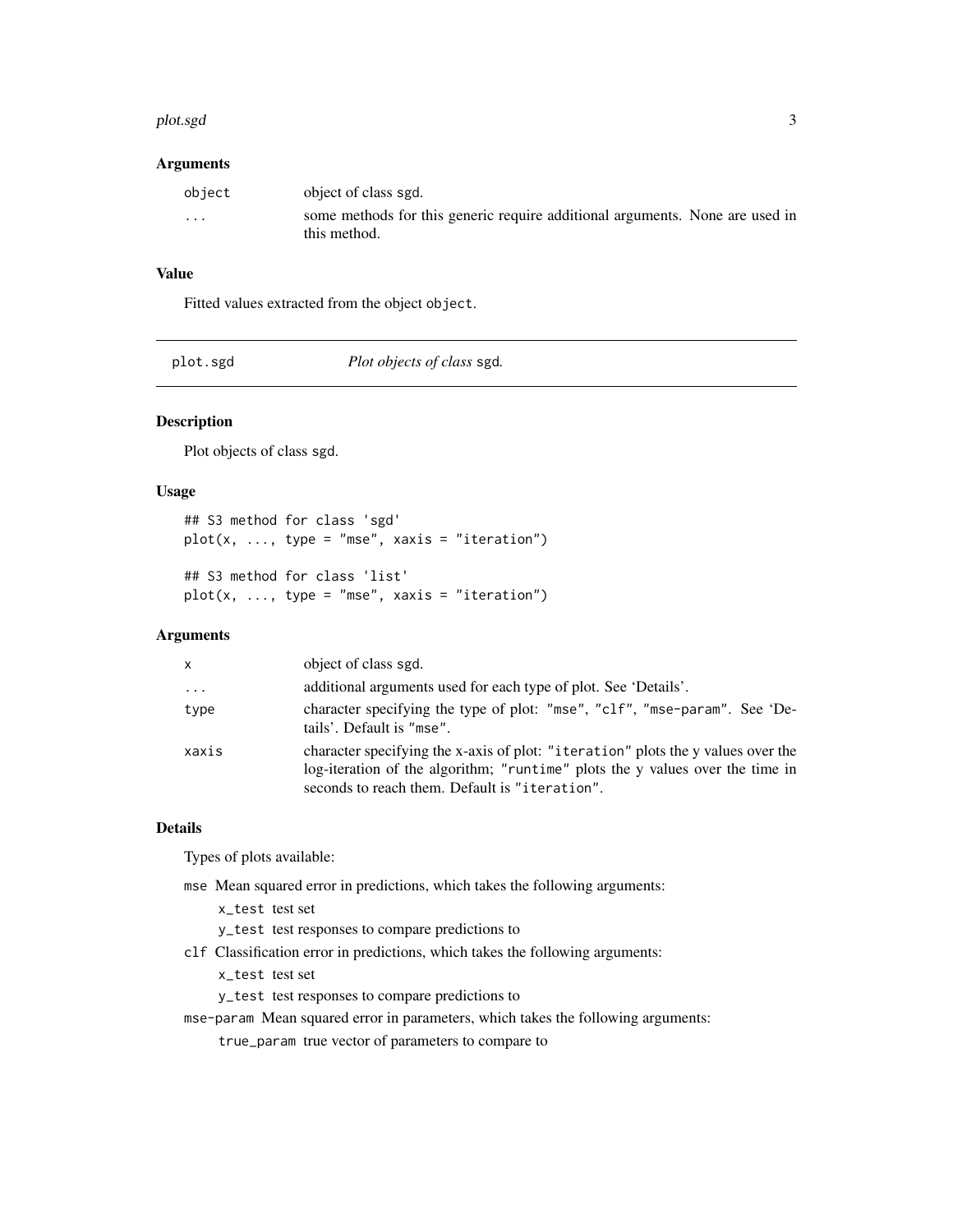<span id="page-3-0"></span>

#### Description

Form predictions using the estimated model parameters from stochastic gradient descent.

#### Usage

```
## S3 method for class 'sgd'
predict(object, newdata, type = "link", ...)
```

```
predict_all(object, newdata, ...)
```
#### Arguments

| object   | object of class sgd.                                                                                                                                                                                                                                                                                                                                                                                                                                                                  |
|----------|---------------------------------------------------------------------------------------------------------------------------------------------------------------------------------------------------------------------------------------------------------------------------------------------------------------------------------------------------------------------------------------------------------------------------------------------------------------------------------------|
| newdata  | design matrix to form predictions on                                                                                                                                                                                                                                                                                                                                                                                                                                                  |
| type     | the type of prediction required. The default "link" is on the scale of the linear<br>predictors; the alternative "response" is on the scale of the response variable.<br>Thus for a default binomial model the default predictions are of log-odds (prob-<br>abilities on logit scale) and 'type = "response"' gives the predicted probabilities.<br>The "terms" option returns a matrix giving the fitted values of each term in the<br>model formula on the linear predictor scale. |
| $\cdots$ | further arguments passed to or from other methods.                                                                                                                                                                                                                                                                                                                                                                                                                                    |

#### Details

A column of 1's must be included to newdata if the parameters include a bias (intercept) term.

print.sgd *Print objects of class* sgd*.*

#### Description

Print objects of class sgd.

#### Usage

## S3 method for class 'sgd'  $print(x, \ldots)$ 

#### Arguments

|   | object of class sgd.                               |
|---|----------------------------------------------------|
| . | further arguments passed to or from other methods. |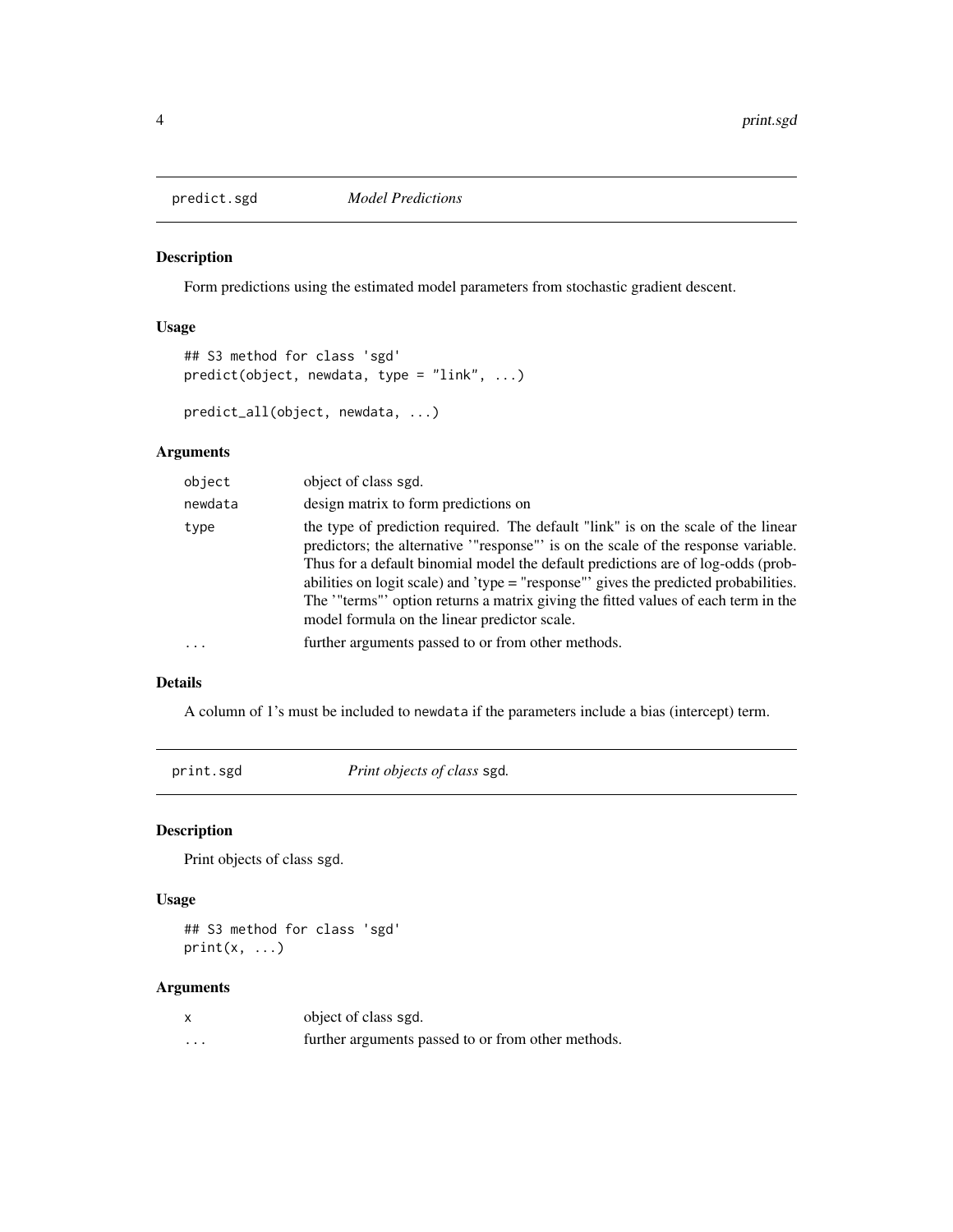<span id="page-4-0"></span>residuals.sgd *Extract Model Residuals*

#### Description

Extract model residuals from sgd objects. resid is an *alias* for it.

#### Usage

```
## S3 method for class 'sgd'
residuals(object, ...)
```
#### Arguments

| object   | object of class sgd.                                                                         |  |
|----------|----------------------------------------------------------------------------------------------|--|
| $\cdots$ | some methods for this generic require additional arguments. None are used in<br>this method. |  |

#### Value

Residuals extracted from the object object.

sgd *Stochastic gradient descent*

#### Description

Run stochastic gradient descent in order to optimize the induced loss function given a model and data.

#### Usage

```
sgd(x, \ldots)## S3 method for class 'formula'
sgd(formula, data, model, model.control = list(),
  sgd.control = list(...), ...## S3 method for class 'matrix'
sgd(x, y, model, model.contrib = list(),sgd.control = list(...), ...## S3 method for class 'big.matrix'
sgd(x, y, model, model.contrib = list(),sgd.control = list(...), ...
```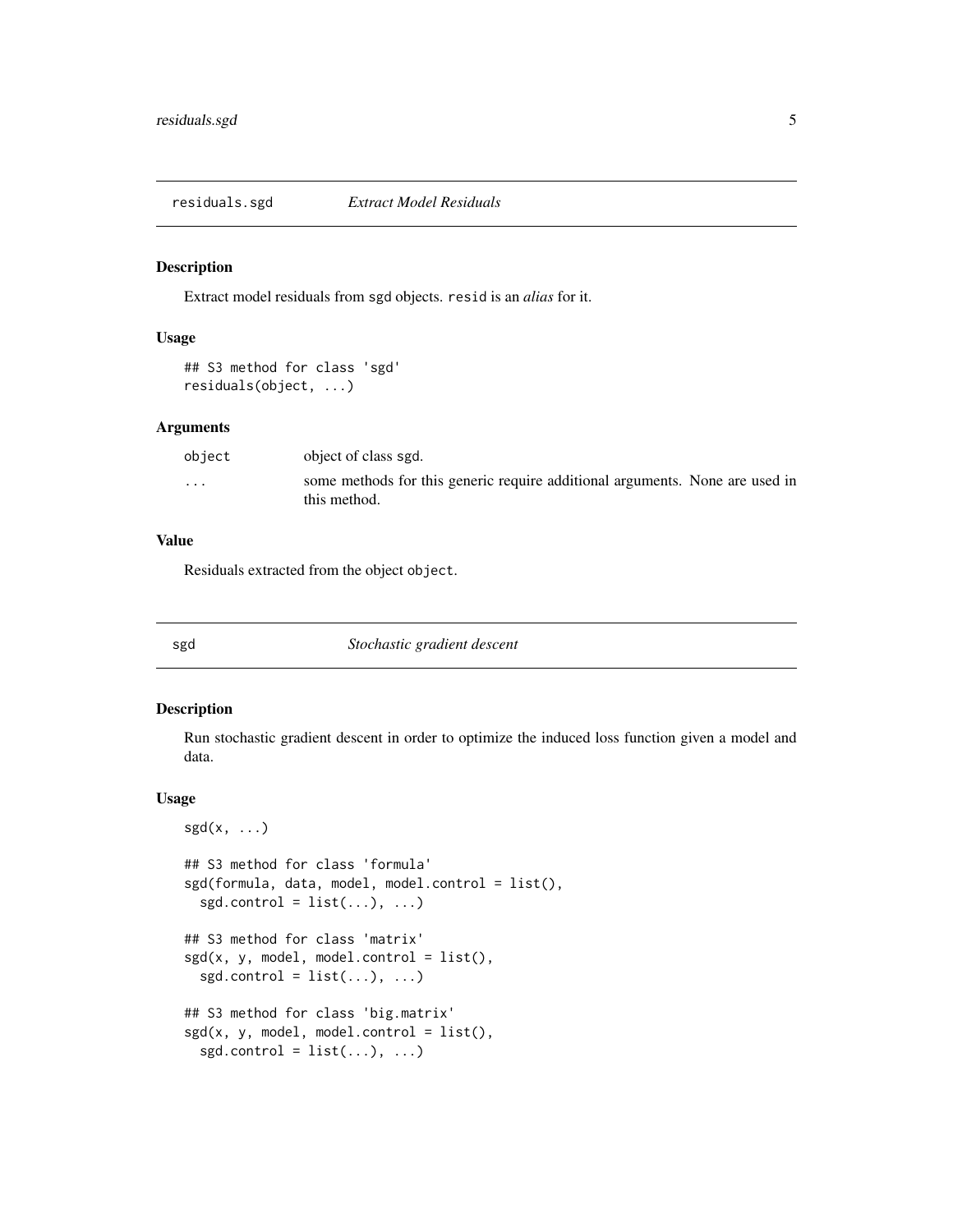### <span id="page-5-0"></span>Arguments

| x, y          | a design matrix and the respective vector of outcomes.                                                                                                                                                                                                                            |
|---------------|-----------------------------------------------------------------------------------------------------------------------------------------------------------------------------------------------------------------------------------------------------------------------------------|
| $\cdots$      | arguments to be used to form the default sgd. control arguments if it is not<br>supplied directly.                                                                                                                                                                                |
| formula       | an object of class "formula" (or one that can be coerced to that class): a sym-<br>bolic description of the model to be fitted. The details can be found in "glm".                                                                                                                |
| data          | an optional data frame, list or environment (or object coercible by as. data. frame<br>to a data frame) containing the variables in the model. If not found in data, the<br>variables are taken from environment(formula), typically the environment from<br>which glm is called. |
| model         | character specifying the model to be used: "1m" (linear model), "g1m" (general-<br>ized linear model), "cox" (Cox proportional hazards model), "gmm" (generalized<br>method of moments), "m" (M-estimation). See 'Details'.                                                       |
| model.control | a list of parameters for controlling the model.                                                                                                                                                                                                                                   |
|               | family ("glm") a description of the error distribution and link function to be<br>used in the model. This can be a character string naming a family function,<br>a family function or the result of a call to a family function. (See family<br>for details of family functions.) |
|               | rank ("g1m") logical. Should the rank of the design matrix be checked?                                                                                                                                                                                                            |
|               | fn ("gmm") a function $g(\theta, x)$ which returns a k-vector corresponding to the k<br>moment conditions. It is a required argument if gr not specified.                                                                                                                         |
|               | gr ("gmm") a function to return the gradient. If unspecified, a finite-difference<br>approximation will be used.                                                                                                                                                                  |
|               | nparams ("gmm") number of model parameters. This is automatically deter-<br>mined for other models.                                                                                                                                                                               |
|               | type ("gmm") character specifying the generalized method of moments proce-<br>dure: "twostep" (Hansen, 1982), "iterative" (Hansen et al., 1996). De-<br>faults to "iterative".                                                                                                    |
|               | wmatrix ("gmm") weighting matrix to be used in the loss function. Defaults to<br>the identity matrix.                                                                                                                                                                             |
|               | loss ("m") character specifying the loss function to be used in the estimating<br>equation. Default is the Huber loss.                                                                                                                                                            |
|               | lambda1 L1 regularization parameter. Default is 0.                                                                                                                                                                                                                                |
|               | 1ambda2 L2 regularization parameter. Default is 0.                                                                                                                                                                                                                                |
| sgd.control   | an optional list of parameters for controlling the estimation.                                                                                                                                                                                                                    |
|               | method character specifying the method to be used: "sgd", "implicit", "asgd",<br>"ai-sgd", "momentum", "nesterov". Default is "ai-sgd". See 'Details'.                                                                                                                            |
|               | 1r character specifying the learning rate to be used: "one-dim", "one-dim-eigen",<br>"d-dim", "adagrad", "rmsprop". Default is "one-dim". See 'Details'.                                                                                                                          |
|               | 1r. control vector of scalar hyperparameters one can set dependent on the<br>learning rate. For hyperparameters aimed to be left as default, specify NA in<br>the corresponding entries. See 'Details'.                                                                           |
|               | start starting values for the parameter estimates. Default is random initializa-<br>tion around zero.                                                                                                                                                                             |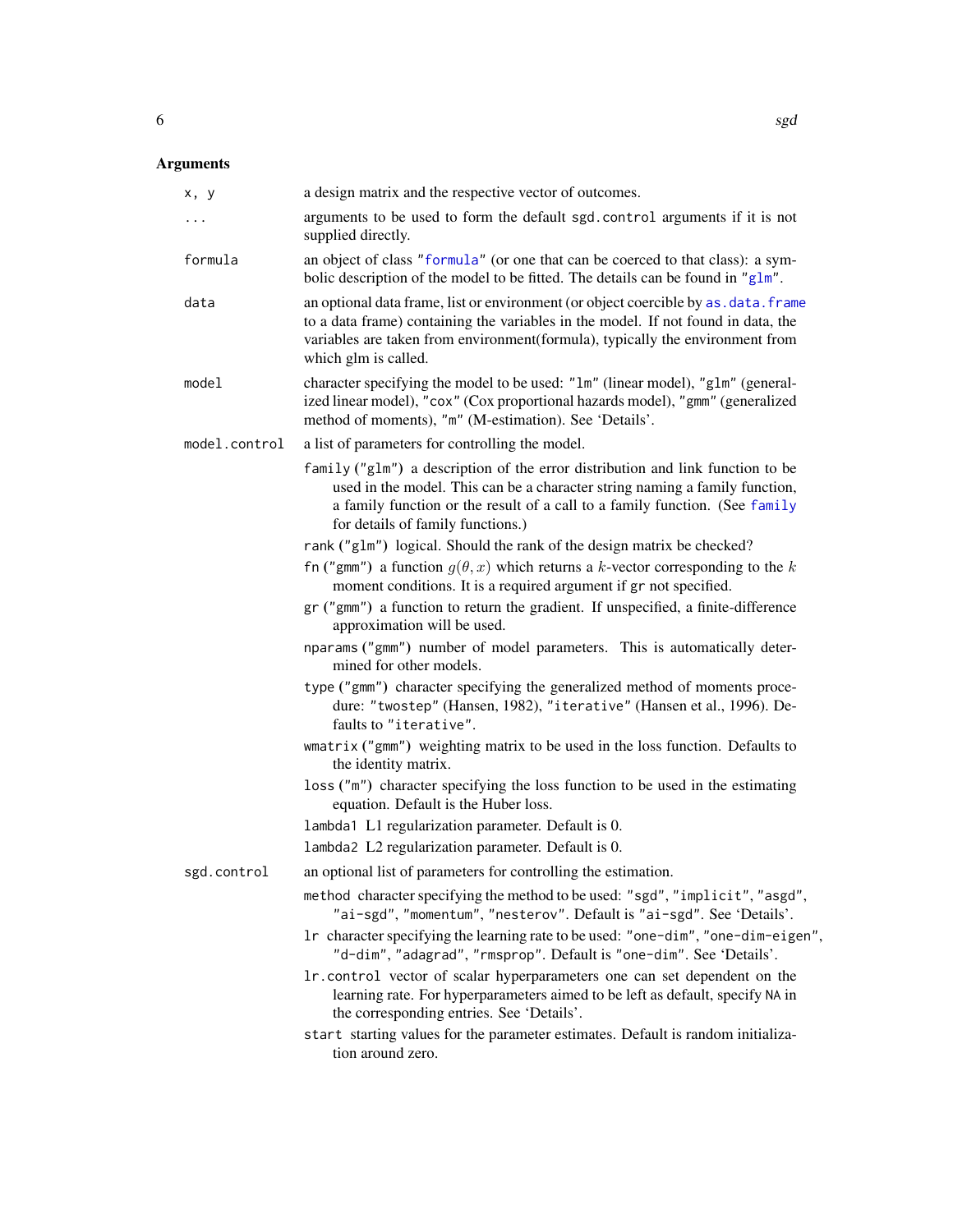- size number of SGD estimates to store for diagnostic purposes (distributed log-uniformly over total number of iterations)
- reltol relative convergence tolerance. The algorithm stops if it is unable to change the relative mean squared difference in the parameters by more than the amount. Default is 1e-05.
- npasses the maximum number of passes over the data. Default is 3.
- pass logical. Should tol be ignored and run the algorithm for all of npasses? shuffle logical. Should the algorithm shuffle the data set including for each pass?
- verbose logical. Should the algorithm print progress?

#### Details

Models: The Cox model assumes that the survival data is ordered when passed in, i.e., such that the risk set of an observation i is all data points after it. Methods:

sgd stochastic gradient descent (Robbins and Monro, 1951) implicit implicit stochastic gradient descent (Toulis et al., 2014) asgd stochastic gradient with averaging (Polyak and Juditsky, 1992) ai-sgd implicit stochastic gradient with averaging (Toulis et al., 2015) momentum "classical" momentum (Polyak, 1964) nesterov Nesterov's accelerated gradient (Nesterov, 1983)

Learning rates and hyperparameters:

one-dim scalar value prescribed in Xu (2011) as

 $a_n = scale * gamma/(1 + alpha * gamma * n)^{(-c)}$ 

where the defaults are  $l$ r.control = (scale=1, gamma=1, alpha=1, c) where c is 1 if

implemented without averaging, 2/3 if with averaging

one-dim-eigen diagonal matrix lr.control = NULL

 $d$ -dim diagonal matrix  $lr$ .control = (epsilon=1e-6)

adagrad diagonal matrix prescribed in Duchi et al.  $(2011)$  as  $1r$ . control = (eta=1, epsilon=1e-6)

rmsprop diagonal matrix prescribed in Tieleman and Hinton (2012) as  $1r$ .control = (eta=1, gamma=0.9, epsilon=1e-6

#### Value

An object of class "sgd", which is a list containing the following components:

| model         | name of the model                                                  |
|---------------|--------------------------------------------------------------------|
| coefficients  | a named vector of coefficients                                     |
| converged     | logical. Was the algorithm judged to have converged?               |
| estimates     | estimates from algorithm stored at each iteration specified in pos |
| fitted.values | the fitted mean values                                             |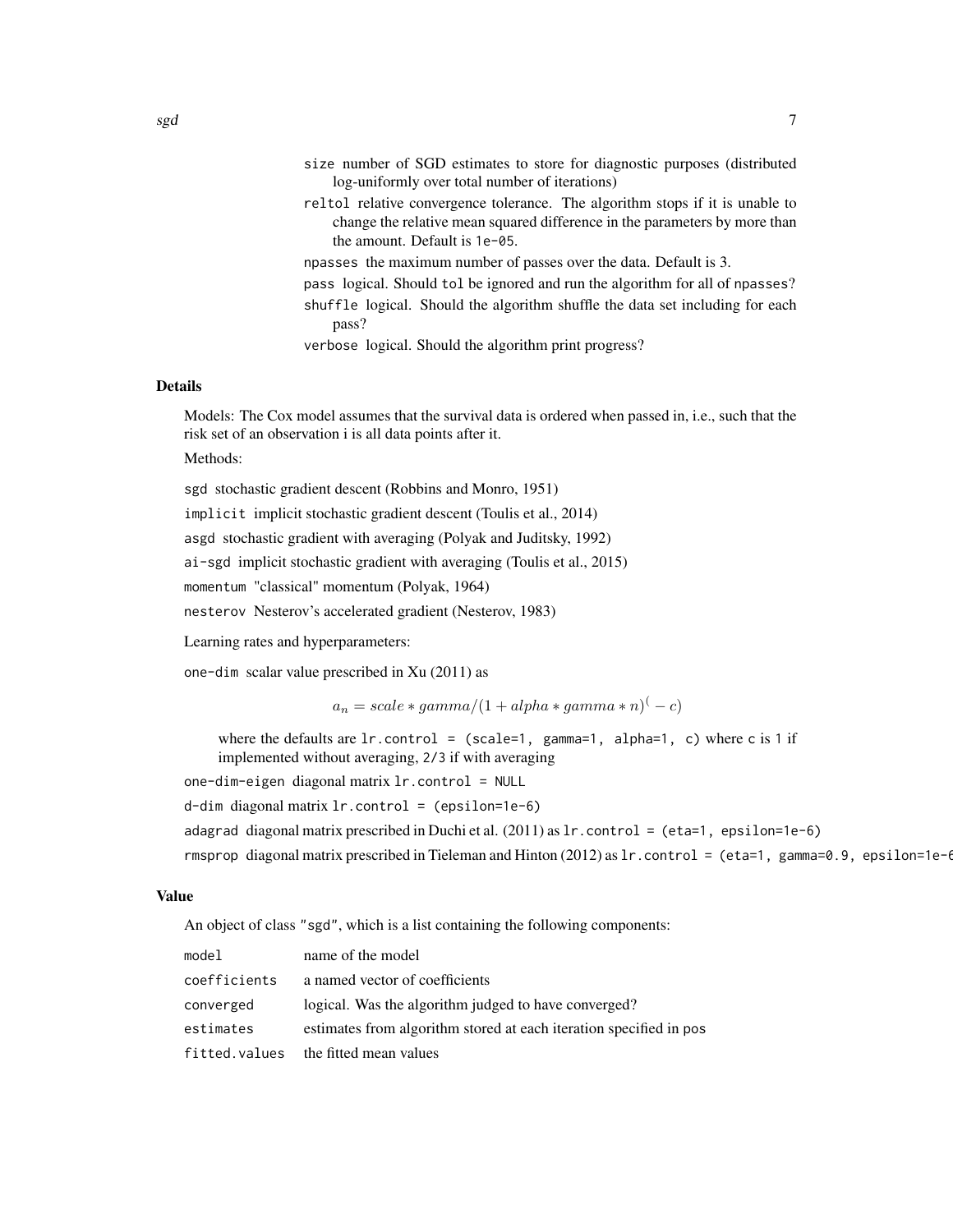| pos       | vector of indices specifying the iteration number each estimate was stored for              |
|-----------|---------------------------------------------------------------------------------------------|
| residuals | the residuals, that is response minus fitted values                                         |
| times     | vector of times in seconds it took to complete the number of iterations specified<br>in pos |
| model.out | a list of model-specific output attributes                                                  |

#### Author(s)

Dustin Tran, Tian Lan, Panos Toulis, Ye Kuang, Edoardo Airoldi

#### References

John Duchi, Elad Hazan, and Yoram Singer. Adaptive subgradient methods for online learning and stochastic optimization. *Journal of Machine Learning Research*, 12:2121-2159, 2011.

Yurii Nesterov. A method for solving a convex programming problem with convergence rate  $O(1/k^2)$ . *Soviet Mathematics Doklady*, 27(2):372-376, 1983.

Boris T. Polyak. Some methods of speeding up the convergence of iteration methods. *USSR Computational Mathematics and Mathematical Physics*, 4(5):1-17, 1964.

Boris T. Polyak and Anatoli B. Juditsky. Acceleration of stochastic approximation by averaging. *SIAM Journal on Control and Optimization*, 30(4):838-855, 1992.

Herbert Robbins and Sutton Monro. A stochastic approximation method. *The Annals of Mathematical Statistics*, pp. 400-407, 1951.

Panos Toulis, Jason Rennie, and Edoardo M. Airoldi, "Statistical analysis of stochastic gradient methods for generalized linear models", In *Proceedings of the 31st International Conference on Machine Learning*, 2014.

Panos Toulis, Dustin Tran, and Edoardo M. Airoldi, "Stability and optimality in stochastic gradient descent", arXiv preprint arXiv:1505.02417, 2015.

Wei Xu. Towards optimal one pass large scale learning with averaged stochastic gradient descent. arXiv preprint arXiv:1107.2490, 2011.

# Dimensions

#### Examples

```
## Linear regression
set.seed(42)
N < -1e4d \leq -5X <- matrix(rnorm(N*d), ncol=d)
theta \leq rep(5, d+1)
eps <- rnorm(N)
y \leftarrow \text{cbind}(1, X) %*% theta + eps
dat <- data.frame(y=y, x=X)
sgd.theta <- sgd(y \sim ., data=dat, model="lm")sprintf("Mean squared error: %0.3f", mean((theta - as.numeric(sgd.theta$coefficients))^2))
```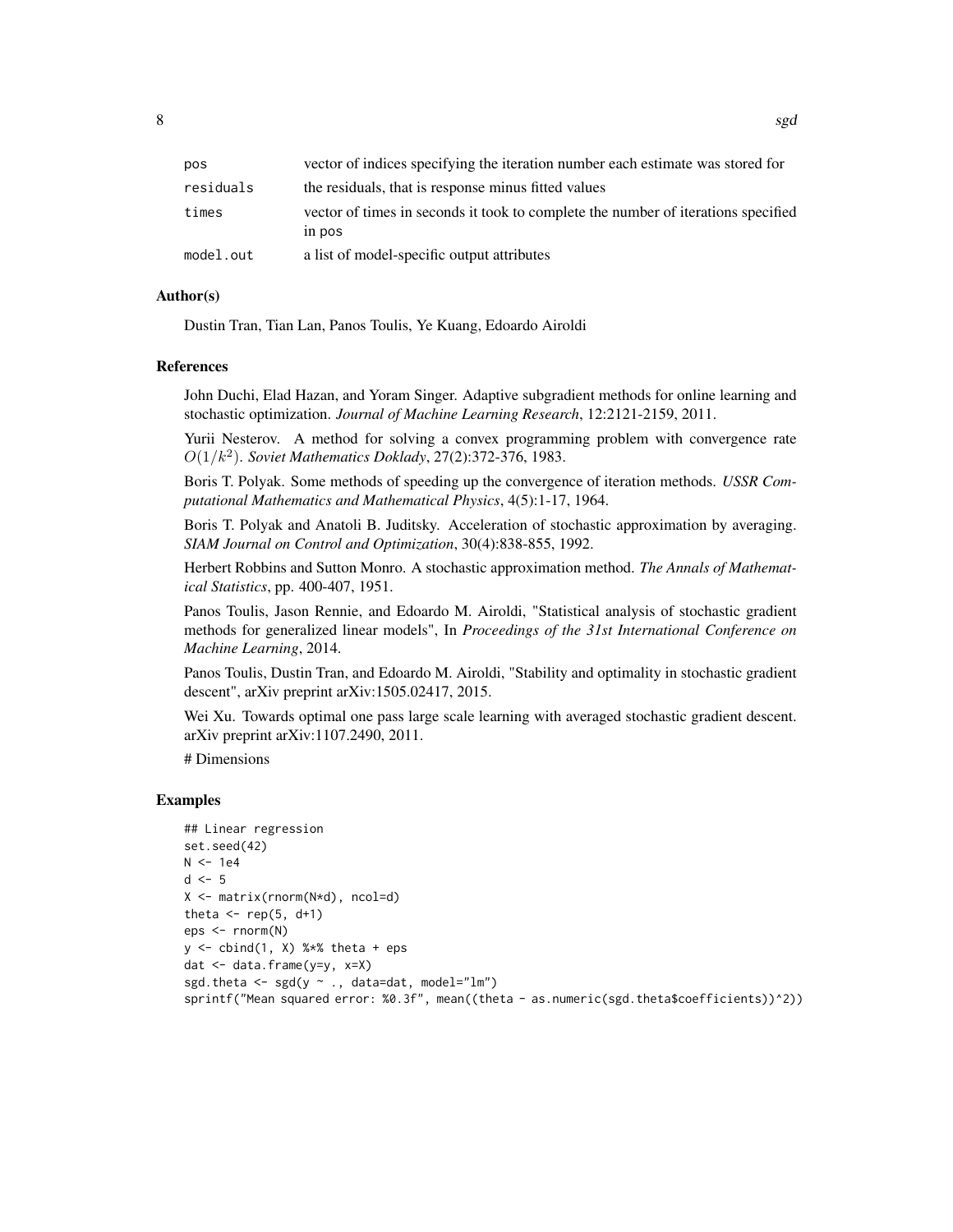<span id="page-8-0"></span>

#### Description

This dataset is a collection of white "Vinho Verde" wine samples from the north of Portugal. Due to privacy and logistic issues, only physicochemical (inputs) and sensory (the output) variables are available (e.g. there is no data about grape types, wine brand, wine selling price, etc.).

#### Usage

winequality

#### Format

A data frame with 4898 rows and 12 variables

- fixed acidity.
- volatile acidity.
- citric acid.
- residual sugar.
- chlorides.
- free sulfur dioxide.
- total sulfur dioxide.
- density.
- pH.
- sulphates.
- alcohol.
- quality (score between 0 and 10).

#### Source

<https://archive.ics.uci.edu/ml/datasets/Wine+Quality>